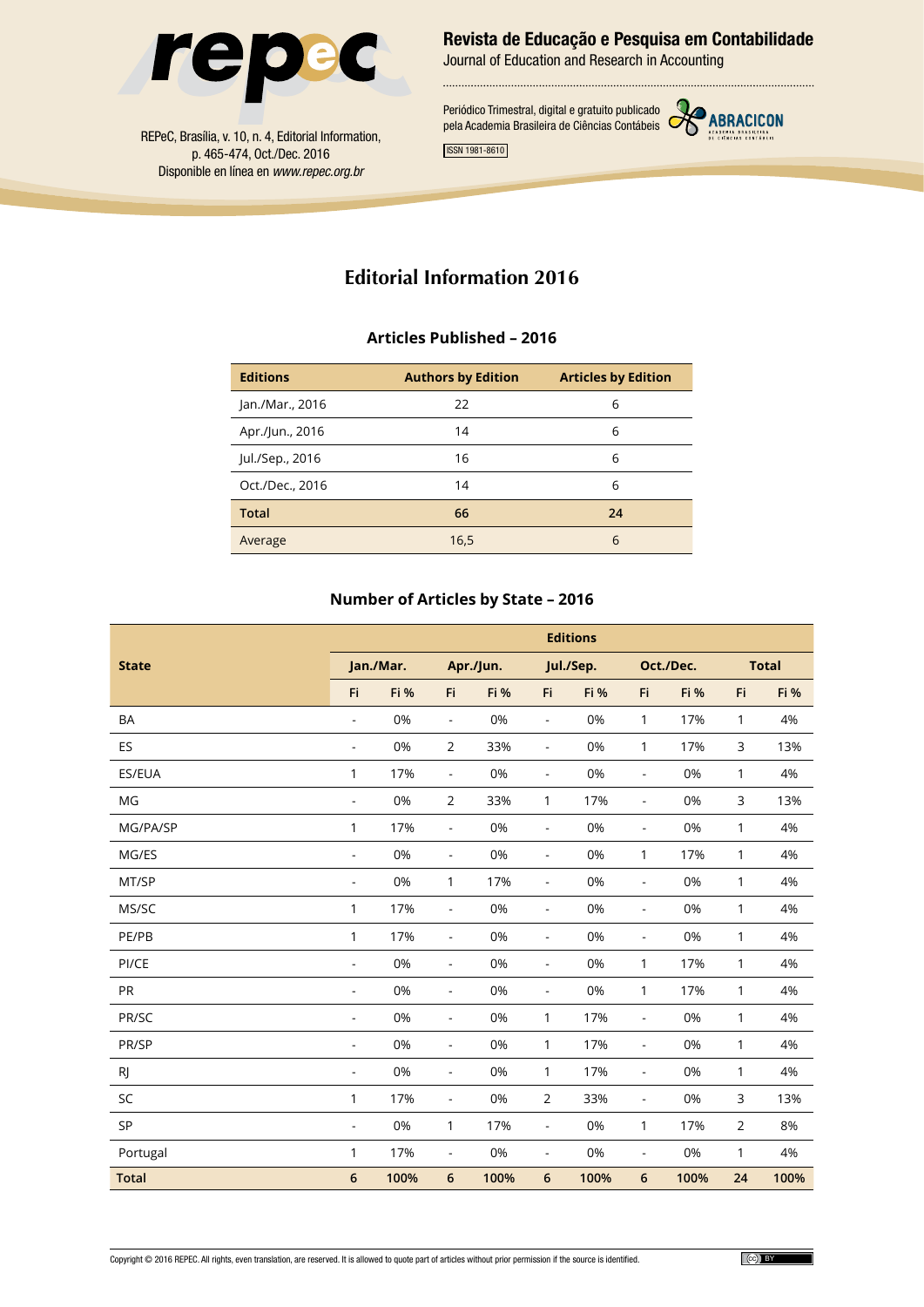|                    |                          | <b>Editions</b> |                          |             |                          |             |                          |             |     |              |  |
|--------------------|--------------------------|-----------------|--------------------------|-------------|--------------------------|-------------|--------------------------|-------------|-----|--------------|--|
| <b>State</b>       |                          | Jan./Mar.       |                          | Apr./Jun.   |                          | Jul./Sep.   |                          | Oct./Dec.   |     | <b>Total</b> |  |
|                    | Fi                       | <b>Fi %</b>     | Fi                       | <b>Fi %</b> | Fi.                      | <b>Fi</b> % | Fi.                      | <b>Fi %</b> | Fi. | <b>Fi</b> %  |  |
| Ceará              | ÷                        | 0%              | $\blacksquare$           | 0%          | $\overline{\phantom{a}}$ | 0%          | $\overline{2}$           | 14%         | 2   | 3%           |  |
| Bahia              | $\overline{\phantom{a}}$ | 0%              | $\overline{\phantom{a}}$ | 0%          | $\overline{\phantom{a}}$ | 0%          | 1                        | 7%          | 1   | 2%           |  |
| Espírito Santo     | $\overline{2}$           | 9%              | 5                        | 36%         | $\overline{\phantom{a}}$ | 0%          | 4                        | 29%         | 11  | 17%          |  |
| Mato Grosso        | ÷.                       | 0%              | 1                        | 7%          | $\overline{\phantom{a}}$ | 0%          | ÷                        | 0%          | 1   | 2%           |  |
| Mato Grosso do Sul | 1                        | 5%              | $\blacksquare$           | 0%          | $\overline{\phantom{a}}$ | 0%          | $\blacksquare$           | 0%          | 1   | 2%           |  |
| Minas Gerais       | $\overline{2}$           | 9%              | 5                        | 36%         | $\overline{2}$           | 13%         | 1                        | 7%          | 10  | 15%          |  |
| Pará               | 1                        | 5%              | $\blacksquare$           | 0%          | $\blacksquare$           | 0%          | $\blacksquare$           | 0%          | 1   | 2%           |  |
| Paraíba            | 1                        | 5%              | $\blacksquare$           | 0%          | $\blacksquare$           | 0%          | $\blacksquare$           | 0%          | 1   | 2%           |  |
| Paraná             | ٠                        | 0%              | $\blacksquare$           | 0%          | 2                        | 13%         | 3                        | 21%         | 5   | 8%           |  |
| Pernambuco         | 3                        | 14%             | $\overline{\phantom{a}}$ | 0%          | $\overline{\phantom{a}}$ | 0%          | $\overline{\phantom{a}}$ | 0%          | 3   | 5%           |  |
| Piauí              | L,                       | 0%              | $\blacksquare$           | 0%          | $\blacksquare$           | 0%          | 1                        | 7%          | 1   | 2%           |  |
| Rio de Janeiro     | $\overline{a}$           | 0%              | $\sim$                   | 0%          | $\overline{2}$           | 13%         | $\overline{\phantom{a}}$ | 0%          | 2   | 3%           |  |
| Santa Catarina     | 6                        | 27%             | $\overline{\phantom{a}}$ | 0%          | 9                        | 56%         | $\blacksquare$           | 0%          | 15  | 23%          |  |
| São Paulo          | 1                        | 5%              | 3                        | 21%         | $\mathbf{1}$             | 6%          | 2                        | 14%         | 7   | 11%          |  |
| <b>EUA</b>         | 1                        | 5%              | $\blacksquare$           | 0%          | $\blacksquare$           | 0%          | $\blacksquare$           | 0%          | 1   | 2%           |  |
| Portugal           | $\overline{4}$           | 18%             | $\overline{\phantom{a}}$ | 0%          | $\blacksquare$           | 0%          | $\blacksquare$           | 0%          | 4   | 6%           |  |
| <b>Total</b>       | 22                       | 100%            | 14                       | 100%        | 16                       | 100%        | 14                       | 100%        | 66  | 100%         |  |

# **Number of Authors by State – 2016**

## **Inventory of Articles – 2016**

| <b>Itens</b>                                                  | 2016           |  |  |  |  |
|---------------------------------------------------------------|----------------|--|--|--|--|
| Initial inventory of items at January 1st                     | 28             |  |  |  |  |
| In evaluation process                                         | 26             |  |  |  |  |
| Accepted<br>٠                                                 | $\overline{2}$ |  |  |  |  |
| Number of submissions                                         | 109            |  |  |  |  |
| Number of articles on unapproved Desk Review                  | (37)           |  |  |  |  |
| Number of articles disapproved                                | (34)           |  |  |  |  |
| Number of articles returned<br>(0)                            |                |  |  |  |  |
| Number of articles published<br>(24)                          |                |  |  |  |  |
| Number of articles accepted for subsequent editions<br>(3)    |                |  |  |  |  |
| Number of articles in the evaluation process on December 31th | 39             |  |  |  |  |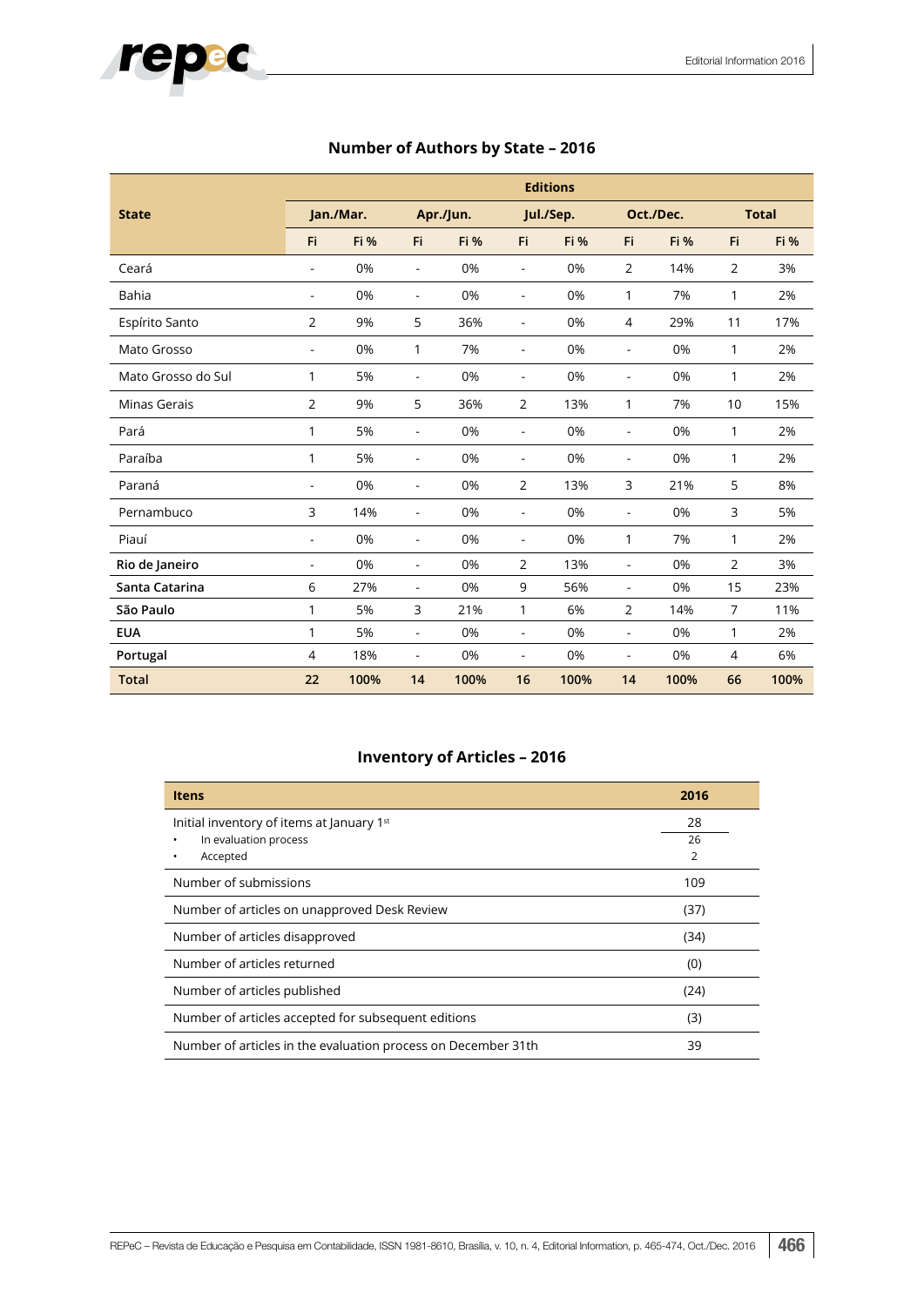

| <b>State/Institution of origin</b> |                |                | <b>Editions</b> |                |                |              |
|------------------------------------|----------------|----------------|-----------------|----------------|----------------|--------------|
|                                    | Jan./Mar.      | Apr./Jun.      | Jul./Sep.       | Oct./Dec.      |                | <b>Total</b> |
| <b>BA/UNIJORGE</b>                 |                |                |                 | $\mathbf{1}$   | $\mathbf{1}$   | 2%           |
| CE/UFC                             |                |                |                 | $\overline{2}$ | $\overline{2}$ | 3%           |
| <b>ES/FUCAPE</b>                   | $\overline{2}$ | $\overline{2}$ |                 | 4              | 8              | 12%          |
| ES/IFES                            |                | 3              |                 |                | 3              | 5%           |
| MG/UFA                             | 1              |                |                 |                | $\mathbf{1}$   | 2%           |
| MG/UFMG                            |                | $\mathsf{3}$   |                 |                | 3              | 5%           |
| MG/FUMEC                           | $\mathbf{1}$   |                |                 |                | $\mathbf{1}$   | 2%           |
| MG/UFU                             |                | $\overline{2}$ | $\overline{2}$  |                | $\overline{4}$ | 6%           |
| MG/UNIPAC                          |                |                |                 | $\mathbf{1}$   | $\mathbf{1}$   | 2%           |
| MS/UFMS                            | $\mathbf{1}$   |                |                 |                | $\mathbf{1}$   | 2%           |
| MT/UFMT                            | $\mathbf{1}$   | 1              |                 |                | $\overline{2}$ | 3%           |
| PA/UNAMA                           | $\mathbf{1}$   |                |                 |                | $\mathbf{1}$   | 2%           |
| PB/FPB                             | $\mathbf{1}$   |                |                 |                | $\mathbf{1}$   | 2%           |
| PE/FSH                             | $\mathbf{1}$   |                |                 |                | $\mathbf{1}$   | 2%           |
| PE/UFPE                            | $\overline{2}$ |                |                 |                | $\overline{2}$ | 3%           |
| PR/UFPR                            |                |                | 1               | $\mathsf{3}$   | $\overline{4}$ | 6%           |
| PR/UNISPAR                         |                |                | 1               |                | $\mathbf{1}$   | 2%           |
| PI/IFPI                            |                |                |                 | $\mathbf{1}$   | $\mathbf{1}$   | 2%           |
| RJ/UFRJ                            |                |                | $\mathbf 2$     |                | $\sqrt{2}$     | 3%           |
| SC/FURB                            |                |                | 1               |                | $\mathbf{1}$   | 2%           |
| SC/UNICHAPECÓ                      |                |                | $\mathbf{1}$    |                | $\mathbf{1}$   | 2%           |
| SC/UNIFEBE                         |                |                | 1               |                | $\mathbf{1}$   | 2%           |
| SC/UFSC                            | 6              |                | 6               |                | 12             | 18%          |
| SP/USP                             |                | $\overline{2}$ | $\mathbf{1}$    |                | 3              | 5%           |
| SP/INSPER                          |                | 1              |                 | $\overline{2}$ | 3              | 5%           |
| EUA/UNC                            | 1              |                |                 |                | $\mathbf{1}$   | 2%           |
| PORTUGAL/ISCAL                     | 4              |                |                 |                | $\overline{4}$ | 6%           |
| <b>Total</b>                       | 22             | 14             | 16              | 14             | 66             | 100%         |

# **Institutions of Origin of Authors of Articles – 2016**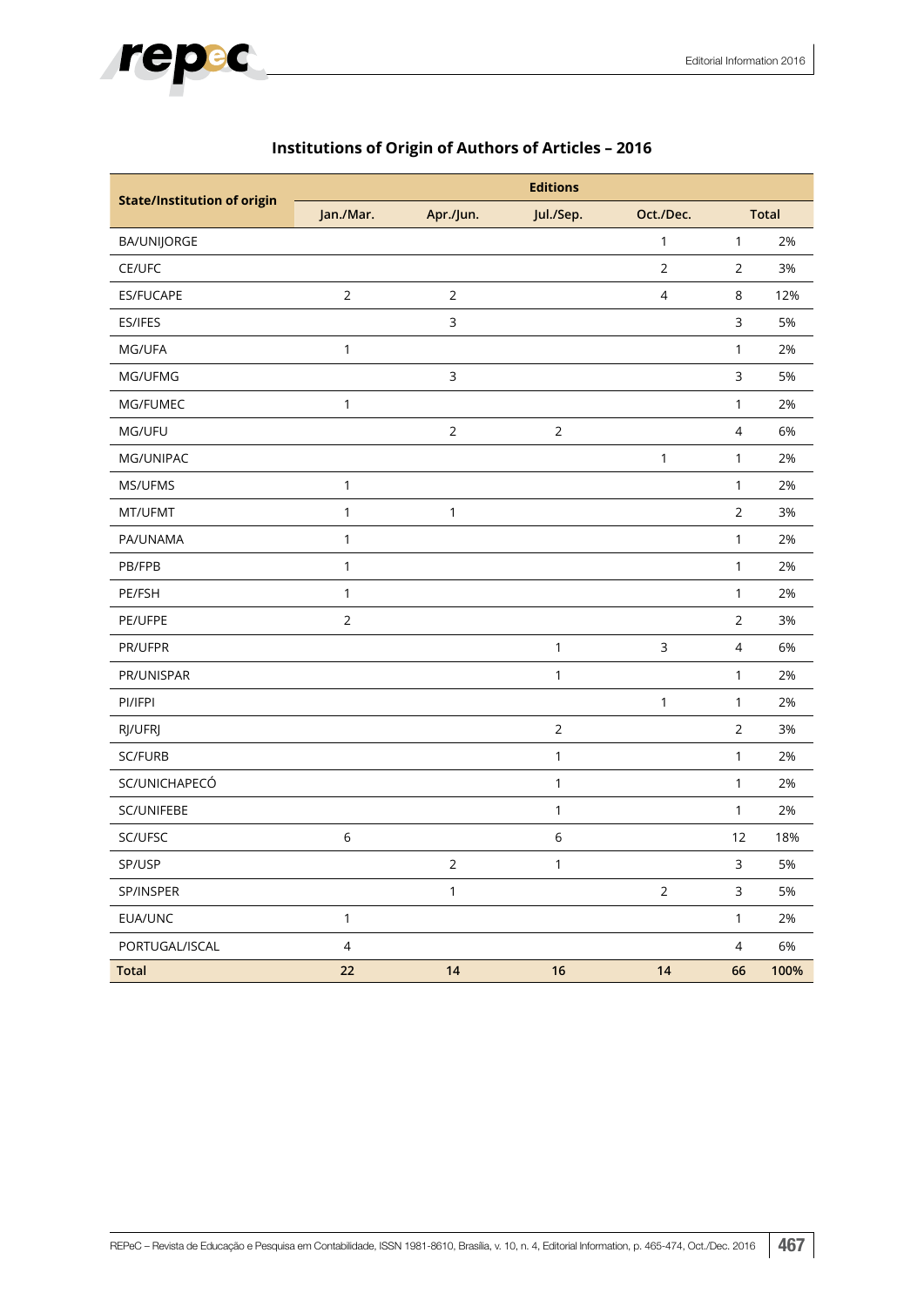## **Period Average of Circulation of Articles Published – 2016**

repec

| N. of<br><b>Articles</b> | Date of<br>submission                             | Peer-<br>reviewed | <b>Reworked</b><br>by the<br>authors | Date of<br><b>Acceptance</b> | Date of<br><b>Publication</b> | N. of<br>days for<br>evaluation | N. days to<br>reformulation | N. of days to<br>recommend<br>publication | N. of days<br>between the<br>submission and<br>publication |
|--------------------------|---------------------------------------------------|-------------------|--------------------------------------|------------------------------|-------------------------------|---------------------------------|-----------------------------|-------------------------------------------|------------------------------------------------------------|
|                          | 14/09/2015                                        | 28/11/2015        | 19/12/2015                           | 19/12/2016                   | 31/03/2016                    | 74                              | 21                          | 360                                       | 197                                                        |
| $\overline{2}$           | 23/09/2015                                        | 19/12/2015        | 19/01/2016                           | 10/02/2016                   | 31/03/2016                    | 86                              | 30                          | 21                                        | 188                                                        |
| 3                        | 13/09/2015                                        | 12/02/2016        | 14/02/2016                           | 14/02/2016                   | 31/03/2016                    | 149                             | 2                           | $\Omega$                                  | 198                                                        |
| 4                        | 27/01/2015                                        | 22/03/2015        | 23/03/2015                           | 18/04/2015                   | 31/03/2016                    | 55                              |                             | 25                                        | 424                                                        |
| 5                        | 01/09/2015                                        | 03/02/2016        | 17/02/2016                           | 22/02/2016                   | 31/03/2016                    | 152                             | 14                          | 5                                         | 210                                                        |
| 6                        | 07/09/2015                                        | 10/11/2015        | 29/12/2015                           | 22/02/2016                   | 31/03/2016                    | 63                              | 49                          | 53                                        | 204                                                        |
|                          | Average days for publishing articles by Edition   |                   |                                      |                              |                               | 97                              |                             |                                           | 237                                                        |
|                          | Average months for publishing articles by Edition |                   |                                      |                              |                               | 3,2                             |                             |                                           | 7,9                                                        |

#### **Vol. 10, n. 1, 2016**

**Vol. 10, n. 2, 2016**

| N. of<br><b>Articles</b> | Date of<br>submission                             | Peer-<br>reviewed | <b>Reworked</b><br>by the<br>authors | Date of<br><b>Acceptance</b> | Date of<br><b>Publication</b> | N. of<br>days for<br>evaluation | N. days to<br><b>reformulation</b> | N. of days to<br>recommend<br>publication | N. of days<br>between the<br>submission and<br>publication |
|--------------------------|---------------------------------------------------|-------------------|--------------------------------------|------------------------------|-------------------------------|---------------------------------|------------------------------------|-------------------------------------------|------------------------------------------------------------|
|                          | 15/07/2015                                        | 10/02/2016        | 12/03/2016                           | 21/03/2016                   | 31/05/2016                    | 205                             | 32                                 | 9                                         | 316                                                        |
| 2                        | 24/08/2015                                        | 29/01/2016        | 17/04/2016                           | 18/04/2016                   | 31/05/2016                    | 155                             | 78                                 |                                           | 277                                                        |
| 3                        | 03/08/2015                                        | 10/04/2016        | 18/04/2016                           | 18/04/2016                   | 31/05/2016                    | 247                             | 8                                  | 0                                         | 298                                                        |
| 4                        | 01/09/2015                                        | 23/11/2015        | 28/03/2016                           | 04/04/2016                   | 31/05/2016                    | 82                              | 125                                | 6                                         | 270                                                        |
| 5                        | 27/12/2015                                        | 21/03/2016        | 30/03/2016                           | 03/04/2016                   | 31/05/2016                    | 84                              | 9                                  | 3                                         | 154                                                        |
| 6                        | 18/01/2016                                        | 21/03/2016        | 17/04/2016                           | 18/04/2016                   | 31/05/2016                    | 63                              | 26                                 |                                           | 133                                                        |
|                          | Average days for publishing articles by Edition   |                   |                                      |                              |                               | 139                             |                                    |                                           | 241                                                        |
|                          | Average months for publishing articles by Edition |                   |                                      |                              |                               | 4,6                             |                                    |                                           | 8,0                                                        |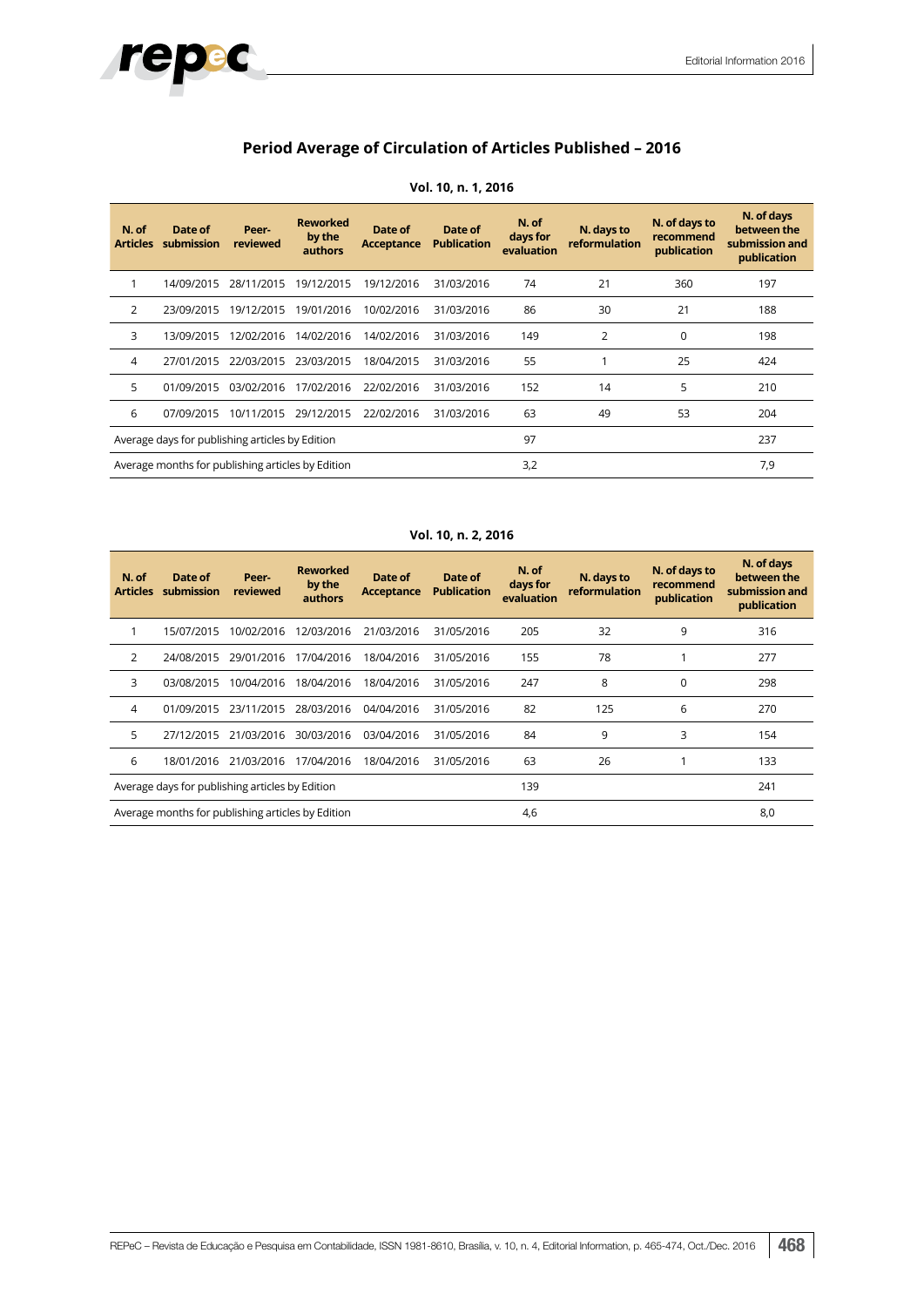# repec

| N. of<br><b>Articles</b> | Date of<br>submission                             | Peer-<br>reviewed | <b>Reworked</b><br>by the<br>authors | Date of<br><b>Acceptance</b> | Date of<br><b>Publication</b> | N. of<br>days for<br>evaluation | N. days to<br>reformulation | N. of days to<br>recommend<br>publication | N. of days<br>between the<br>submission and<br>publication |
|--------------------------|---------------------------------------------------|-------------------|--------------------------------------|------------------------------|-------------------------------|---------------------------------|-----------------------------|-------------------------------------------|------------------------------------------------------------|
|                          | 24/09/2015                                        | 20/06/2016        | 24/06/2016                           | 27/06/2016                   | 31/07/2016                    | 266                             | 4                           | 3                                         | 307                                                        |
| 2                        | 26/10/2015                                        | 21/03/2016        | 20/04/2016                           | 23/04/2016                   | 31/07/2016                    | 145                             | 29                          | 3                                         | 275                                                        |
| 3                        | 19/11/2015                                        | 25/06/2016        | 29/06/2016                           | 29/06/2016                   | 31/07/2016                    | 216                             | 4                           | $\Omega$                                  | 252                                                        |
| 4                        | 06/01/2016                                        | 15/05/2016        | 25/05/2016                           | 12/08/2016                   | 31/07/2016                    | 129                             | 10                          | 77                                        | 205                                                        |
| 5                        | 19/02/2016                                        | 17/06/2016        | 23/06/2016                           | 24/06/2016                   | 31/07/2016                    | 118                             | 6                           |                                           | 162                                                        |
| 6                        | 23/03/2016                                        | 27/05/2016        | 20/06/2016                           | 22/06/2016                   | 31/07/2016                    | 64                              | 23                          | 2                                         | 128                                                        |
|                          | Average days for publishing articles by Edition   |                   |                                      |                              |                               | 156                             |                             |                                           | 222                                                        |
|                          | Average months for publishing articles by Edition |                   |                                      |                              |                               | 5,2                             |                             |                                           | 7,4                                                        |

#### **Vol. 10, n. 3, 2016**

#### **Vol. 10, n. 4, 2016**

| N. of<br><b>Articles</b> | Date of<br>submission                             | Peer-<br>reviewed | <b>Reworked</b><br>by the<br>authors | Date of<br><b>Acceptance</b> | Date of<br><b>Publication</b> | N. of<br>days for<br>evaluation | N. days to<br>reformulation | N. of days to<br>recommend<br>publication | N. of days<br>between the<br>submission and<br>publication |
|--------------------------|---------------------------------------------------|-------------------|--------------------------------------|------------------------------|-------------------------------|---------------------------------|-----------------------------|-------------------------------------------|------------------------------------------------------------|
|                          | 10/03/2016                                        | 08/08/2016        | 12/08/2015                           | 15/08/2016                   | 11/10/2016                    | 148                             | $-356$                      | 363                                       | 211                                                        |
| 2                        | 01/06/2016                                        | 20/07/2016        | 26/07/2016                           | 15/08/2016                   | 11/10/2016                    | 49                              | 6                           | 19                                        | 130                                                        |
| 3                        | 28/03/2016                                        | 06/07/2016        | 20/07/2016                           | 08/08/2016                   | 11/10/2016                    | 98                              | 14                          | 18                                        | 193                                                        |
| 4                        | 12/05/2016                                        | 13/07/2016        | 02/08/2016                           | 08/08/2016                   | 11/10/2016                    | 61                              | 19                          | 6                                         | 149                                                        |
| 5                        | 20/06/2016                                        | 18/08/2016        | 29/08/2016                           | 30/08/2016                   | 11/10/2016                    | 58                              | 11                          |                                           | 111                                                        |
| 6                        | 31/10/2015                                        | 22/08/2016        | 26/09/2016                           | 27/09/2016                   | 11/10/2016                    | 292                             | 34                          |                                           | 341                                                        |
|                          | Average days for publishing articles by Edition   |                   |                                      |                              |                               | 118                             |                             |                                           | 189                                                        |
|                          | Average months for publishing articles by Edition |                   |                                      |                              |                               | 3,9                             |                             |                                           | 6,3                                                        |

| Average days for publishing articles in 2016 by Edition   |  |
|-----------------------------------------------------------|--|
| Average months for publishing articles in 2016 by Edition |  |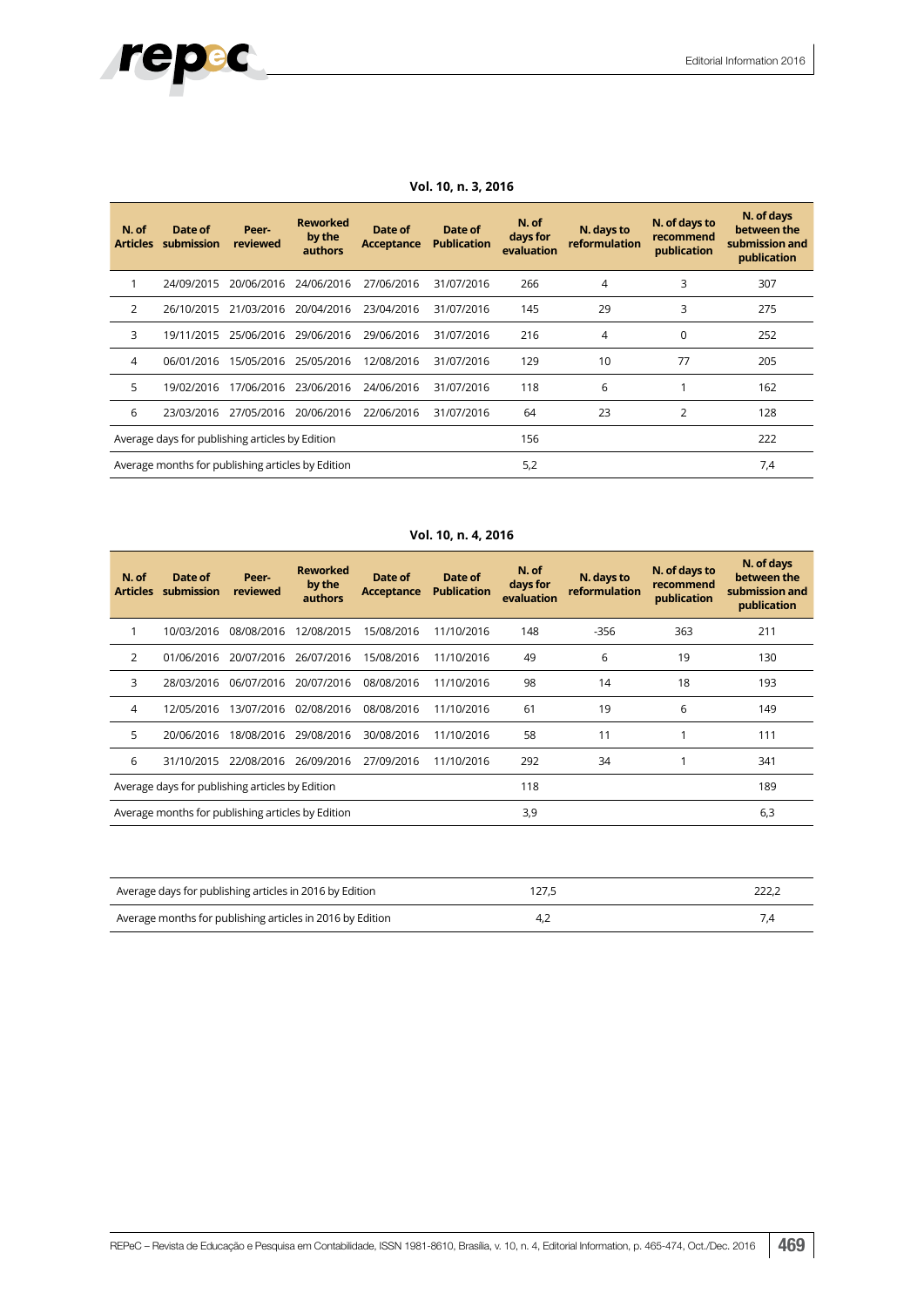

## *Ad Hoc* **Reviewers and Institution of Bond – 2016**

| <b>Reviewer</b>                   | <b>Institution</b>                           |
|-----------------------------------|----------------------------------------------|
| Adilson de Lima Tavares           | Universidade Federal do Rio Grande do Norte  |
| Adriana Fernandes de Vasconcelos  | Universidade Federal da Paraíba              |
| Adriana Maria Procópio de Araujo  | Universidade de São Paulo - Ribeirão Preto   |
| Aldy Fernandes Da Silva           | Fundação Escola de Comércio Álvares Penteado |
| Alfredo Sarlo Neto                | Universidade Federal do Espírito Santo       |
| Amaury José Rezende               | Universidade de São Paulo - Ribeirão Preto   |
| Ana Claudia Afra Neitzke          | Universidade Federal do Paraná               |
| Ana Cristina de Faria             | Universidade Municipal de São Caetano do Sul |
| Ana Maria Roux César              | Universidade Presbiteriana Mackenzie         |
| Ana Paula Capuano da Cruz         | Universidade Federal do Rio Grande           |
| André Carlos Busaneli De Aquino   | Universidade de São Paulo - Ribeirão Preto   |
| Andson Braga De Aguiar            | Universidade de São Paulo                    |
| Aneide Oliveira Araujo            | Universidade Federal do Rio Grande do Norte  |
| Antonio Carlos Dias Coelho        | Universidade Federal do Ceará                |
| Antônio Carlos Ribeiro Da Silva   | Universidade Federal da Bahia                |
| Antonio Gonçalves Oliveira        | Universidade Tecnológica Federal do Paraná   |
| Aridelmo José Campanharo Teixeira | <b>Fucape Business School</b>                |
| Arilda Magda Campagnaro Teixeira  | <b>Fucape Business School</b>                |
| Artur Roberto do Nascimento       | Universidade Estadual de Feira de Santana    |
| Aziz Xavier Beiruth               | Fucape Business School                       |
| Bruno Funchal                     | Fucape Business School                       |
| Cacilda Andrade                   | Universidade Federal de Pernambuco           |
| Carlos Alberto Diehl              | Universidade do Vale do Rio dos Sinos        |
| Carlos Eduardo Facin Lavarda      | Universidade Federal de Santa Catarina       |
| Carlos Renato Theóphilo           | Universidade Estadual de Montes Claros       |
| Carlos Roberto Godoy              | Universidade de São Paulo - Ribeirão Preto   |
| César Augusto Tiburcio Silva      | Universidade de Brasília                     |
| Cláudia Ferreira da Cruz          | Universidade Federal do Rio de Janeiro       |
| Claudio de Souza Miranda          | Universidade de São Paulo - Ribeirão Preto   |
| Danilo Soares Monte-Mor           | <b>Fucape Business School</b>                |
| Davi Rogerio De Moura Costa       | Universidade de São Paulo - Ribeirão Preto   |
| Débora Gomes Machado              | Universidade Federal do Rio Grande           |
| Deisy Cristina Corrêa Igarashi    | Universidade Estadual do Oeste do Paraná     |
| Delci Grapégia Dal Vesco          | Universidade Estadual do Oeste do Paraná     |
| Denizar Leal                      | Universidade Federal do Espírito Santo       |
| Dimas Barreto de Queiroz          | Universidade Federal da Paraíba              |
| Dione Olesczuk Soutes             | Universidade Estadual do Oeste do Paraná     |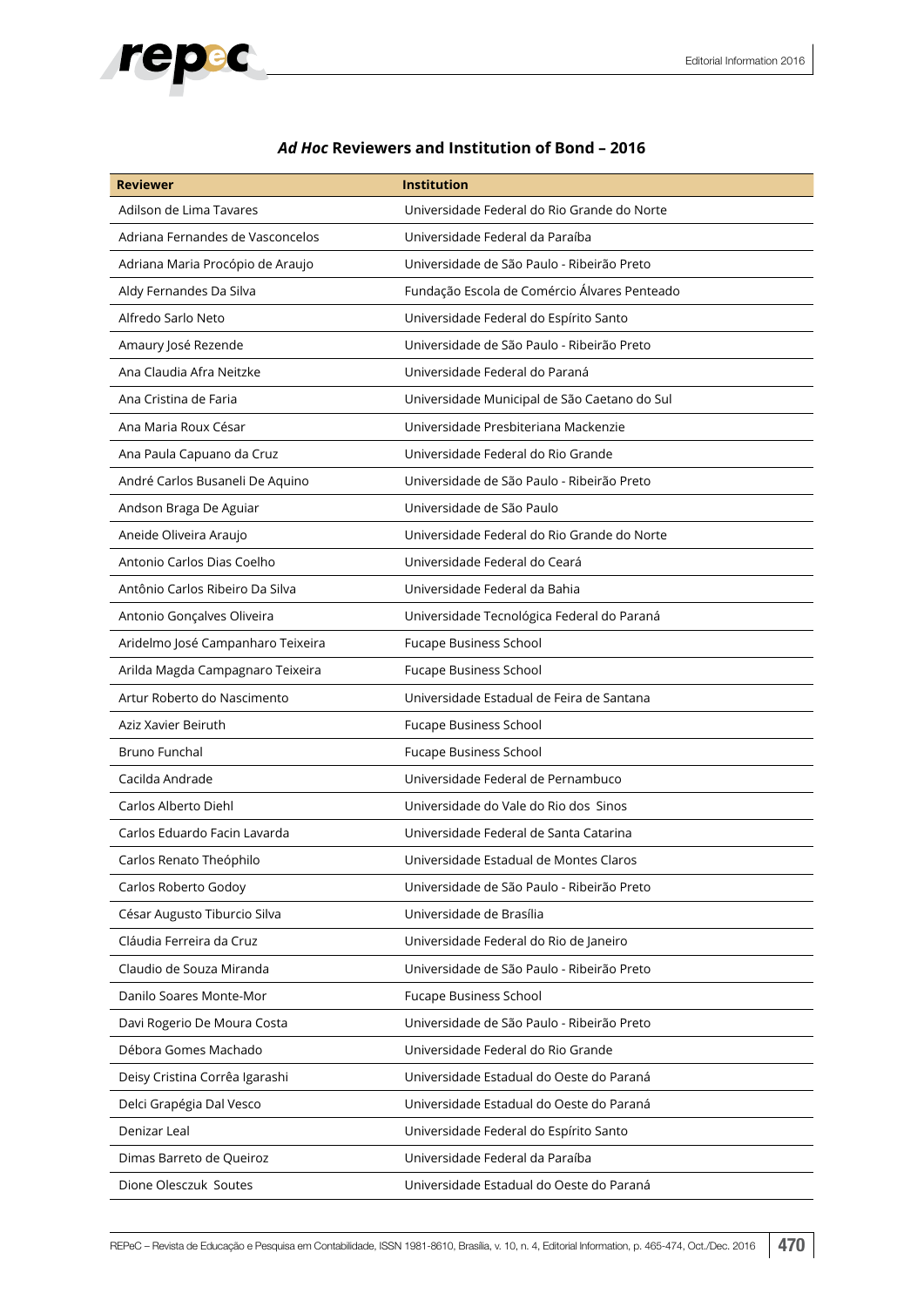

| Edgard B. Cornachione Jr                | Universidade de São Paulo                        |  |  |
|-----------------------------------------|--------------------------------------------------|--|--|
| <b>Edilson Paulo</b>                    | Universidade Federal da Paraíba                  |  |  |
| Edvalda Araujo Leal                     | Universidade Federal de Uberlândia               |  |  |
| Elionor Farah Jreige Weffort            | Fundação Escola de Comércio Álvares Penteado     |  |  |
| <b>Eliseu Martins</b>                   | Universidade de São Paulo                        |  |  |
| Eric Aversari Martins                   | Universidade de São Paulo                        |  |  |
| Ernani Ott                              | Universidade do Vale do Rio dos Sinos            |  |  |
| Fábio Moraes da Costa                   | Fucape Business School                           |  |  |
| Felipe Ramos Ferreira                   | <b>Fucape Business School</b>                    |  |  |
| Fernanda Filgueiras Sauerbronn          | Universidade Federal do Rio de Janeiro           |  |  |
| Fernando Caio Galdi                     | Fucape Business School                           |  |  |
| Fernando de Almeida Santos              | Universidade Estadual do Rio Grande do Sul       |  |  |
| Flávia Zóboli Dalmácio                  | Universidade de São Paulo - Ribeirão Preto       |  |  |
| Francisco Antonio Bezerra               | Fundação Universidade Regional de Blumenau       |  |  |
| Francisco José dDos Santos Alves        | Universidade Estadual do Rio de Janeiro          |  |  |
| Gerlando Augusto Sampaio Franco de Lima | Universidade de São Paulo                        |  |  |
| Guillermo Braunbeck                     | Universidade de São Paulo                        |  |  |
| Henrique Formigoni                      | Universidade Presbiteriana Mackenzie             |  |  |
| Irineu Afonso Frey                      | Universidade Federal de Santa Catarina           |  |  |
| Ivam Ricardo Pelejas                    | Fundação Escola de Comércio Álvares Penteado     |  |  |
| Jacqueline Veneroso Alves da Cunha      | Universidade Federal de Minas Gerais             |  |  |
| Jeronymo José Libonati                  | Universidade Federal de Pernanbuco               |  |  |
| Joanilia Neide de Sales Cia             | Universidade de São Paulo                        |  |  |
| Jorge Eduardo Scarpin                   | Universidade Federal do Paraná                   |  |  |
| Jorge Katsumi Niyama                    | Universidade de Brasilia                         |  |  |
| Jorge Vieira                            | Universidade Estadual do Rio de Janeiro          |  |  |
| José Alonso Borba                       | Universidade Federal de Santa Catarina           |  |  |
| José Carlos Tiomatsu Oyadomari          | Universidade Presbiteriana Mackenzie             |  |  |
| José Dutra Oliveira Neto                | Universidade de São Paulo - Ribeirão Preto       |  |  |
| José Ellias Feres de Almeida            | Universidade Federal do Espírito santo           |  |  |
| José Maria Dias Filho                   | Universidade Federal da Bahia                    |  |  |
| José Renato Sena Oliveira               | Universidade Estadual de Feira de Santana        |  |  |
| José Roberto Kassai                     | Universidade de São Paulo                        |  |  |
| Kelly Cristina Mucio Marques            | Universidade Estadual de Maringá                 |  |  |
| Laura Calixto                           | Universidade Federal de São Paulo                |  |  |
| Lauro Brito De Almeida                  | Universidade Federal do Paraná                   |  |  |
| Luciano Gomes Reis                      | Universidade Estadual de Londrina                |  |  |
| Luciano Marcio Scherer                  | Universidade Federal do Paraná                   |  |  |
| Luís Lima Santos                        | Instituto Politécnico de Leiria (IPL) - Portugal |  |  |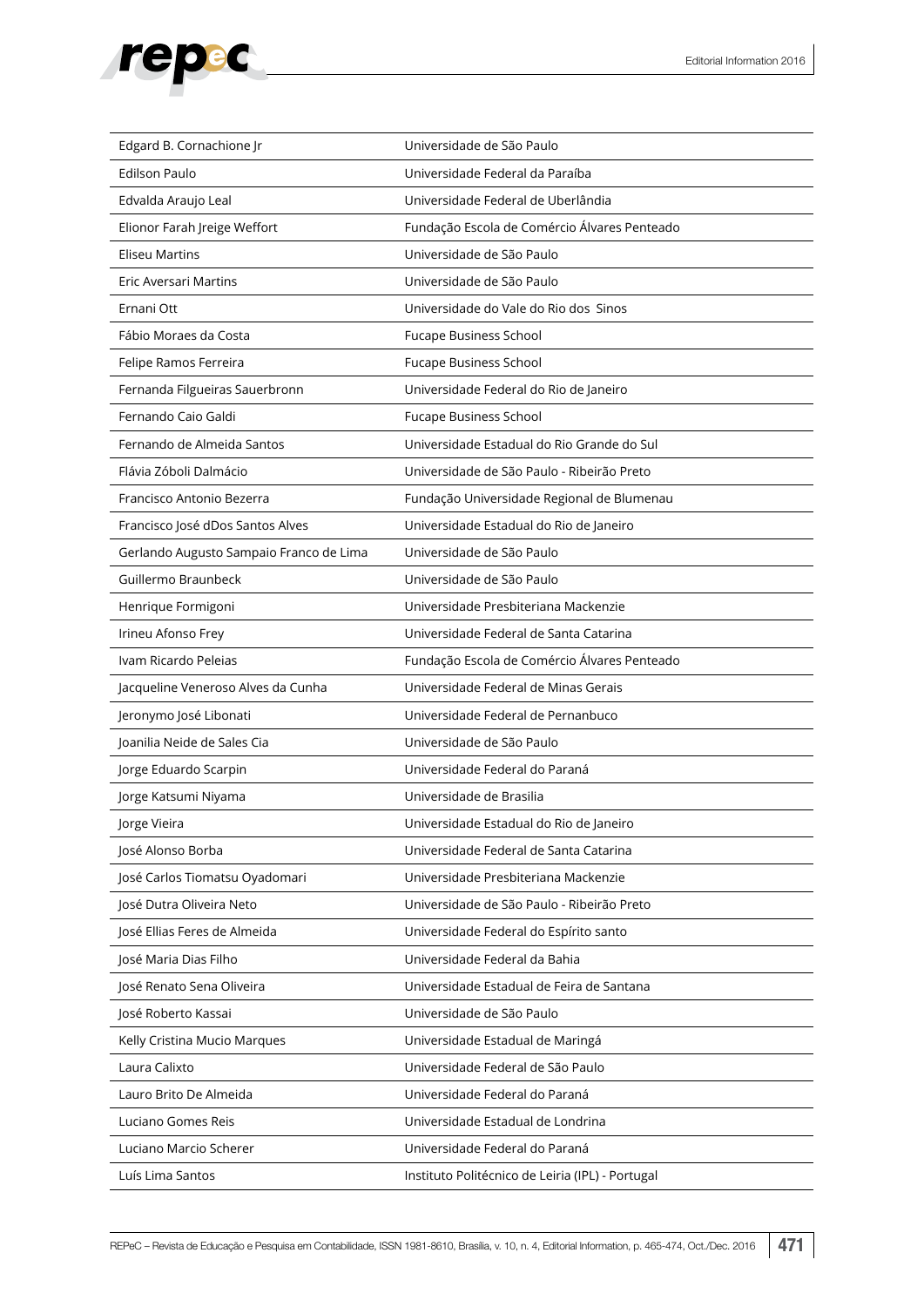

| Luiz Alberton                             | Universidade Federal de Santa Catarina           |  |
|-------------------------------------------|--------------------------------------------------|--|
| Luiz Miguel Renda dos Santos              | Universidade Federal de Mato Grosso do Sul       |  |
| Maisa de Souza Ribeiro                    | Universidade de São Paulo - Ribeirão Preto       |  |
| Marcelle Colares Oliveira                 | Universidade Federal do Ceará                    |  |
| Marcelo Sanches Pagliarussi               | Universidade de São Paulo - Ribeirão Preto       |  |
| Marcia Maria dos Santos Bortolocci Espejo | Universidade Federal de Mato Grosso do Sul       |  |
| Márcia Martins Mendes De Luca             | Universidade Federal do Ceará                    |  |
| Marcio Luiz Borinelli                     | Universidade de São Paulo                        |  |
| Marcleide Maria Macêdo Pederneiras        | Universidade Federal da Paraíba                  |  |
| Marcos Antonio de Souza                   | Universidade do Vale do Rio dos Sinos            |  |
| Marcos Laffin                             | Universidade Federal de Santa Catarina           |  |
| Marcos Roberto Kuhl                       | Universidade Estadual do Centro-Oeste            |  |
| Marcus Vinicius Veras Machado             | Universidade Federal do Ceará                    |  |
| Maria José Carvalho de Souza Domingues    | Fundação Universidade Regional de Blumenau       |  |
| Mariana Simoes Ferraz do Amaral Fregonesi | Universidade de São Paulo                        |  |
| Marta Cristina Pelucio Grecco             | Universidade Presbiteriana Mackenzie             |  |
| Mayla Cristina Costa                      | Universidade Federal do Paraná                   |  |
| Milanez Silva De Souza                    | Fundação Universidade Federal do Tocantins       |  |
| Monica Sionara Schpallir Calijuri         | Universidade Presbiteriana Mackenzie             |  |
| Natalia Maria Prudêncio Rafael Canadas    | Instituto Politécnico de Leiria (IPL) - Portugal |  |
| Nena Geruza Cei                           | Universidade de São Paulo                        |  |
| <b>Orleans Silva Martins</b>              | Universidade Federal da Paraiba                  |  |
| Patricia Maria Bortolon                   | Universidade Federal do Espírito santo           |  |
| Paulo Roberto Barbosa Lustosa             | Universidade de Brasília                         |  |
| Paulo Roberto Da Cunha                    | Fundação Universidade Regional de Blumenau       |  |
| Paulo Rogério Faustino Matos              | Universidade Federal do Ceará                    |  |
| Raimundo Nonato Lima Filho                | Universidade do Estado da Bahia                  |  |
| Raimundo Nonato Rodrigues                 | Universidade Federal de Pernambuco               |  |
| Reinaldo Rodrigues Camacho                | Universidade Estadual de Maringá                 |  |
| Roberto Carlos Klann                      | Fundação Universidade Regional de Blumenau       |  |
| Rodrigo de Souza Goncalves                | Universidade de Brasília                         |  |
| Rogério João Lunkes                       | Universidade Federal de Santa Catarina           |  |
| Romildo de Oliveira Moraes                | Universidade Estadual de Maringá                 |  |
| Romualdo Douglas Colauto                  | Universidade Federal do Paraná                   |  |
| Rossana Guerra Sousa                      | Universidade Federal da Paraíba                  |  |
| Sérgio De Iudícibus                       | Pontifícia Universidade Católica de São Paulo    |  |
| Silvia Pereira De Castro Casa Nova        | Universidade de São Paulo                        |  |
| Silvio Hiroshi Nakao                      | Universidade de São Paulo - Ribeirão Preto       |  |
| Sirlei Lemes                              | Universidade Federal de Uberlândia               |  |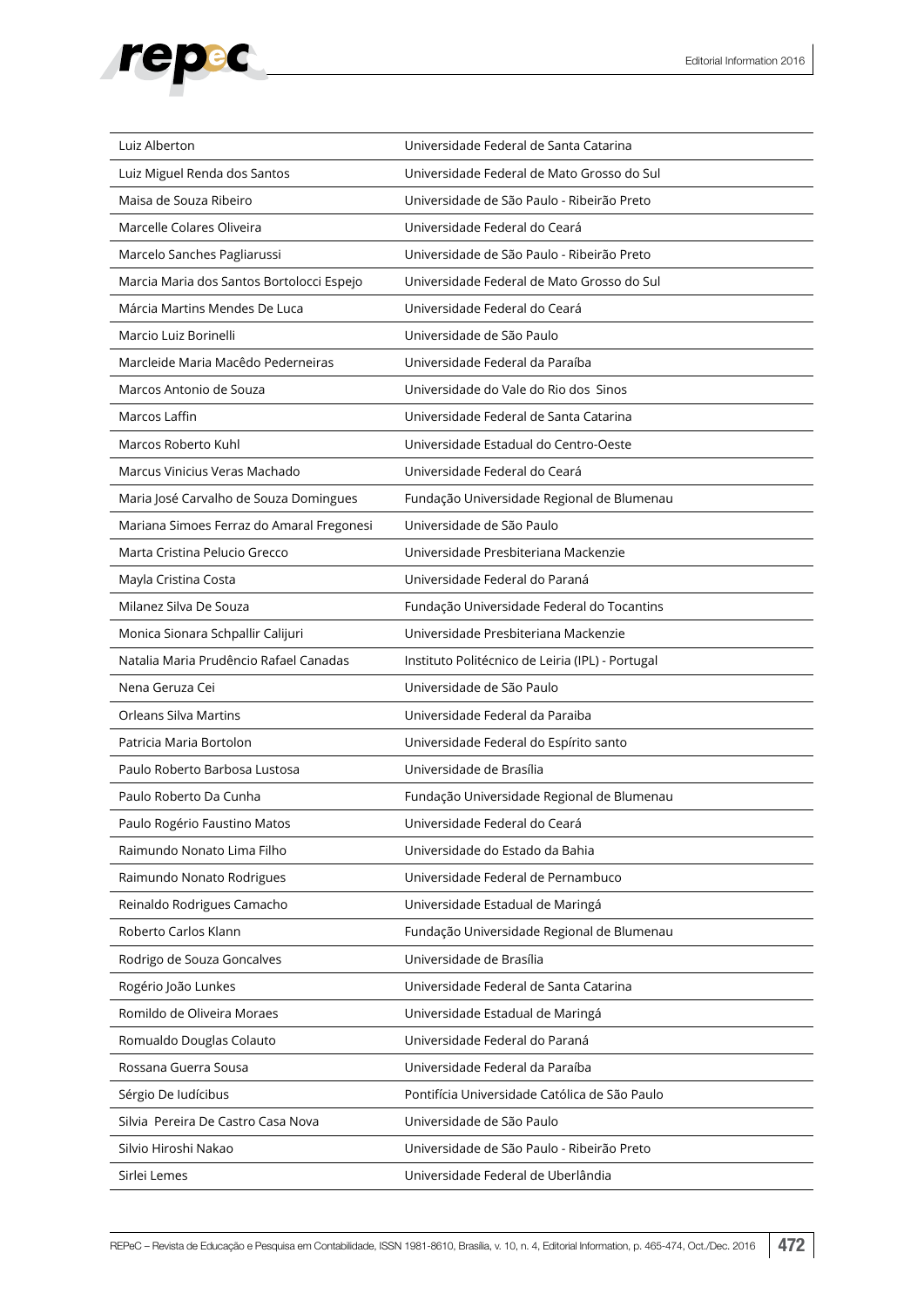

| Solange Garcia dos Reis        | Universidade de São Paulo - Ribeirão Preto   |  |
|--------------------------------|----------------------------------------------|--|
| Sonia Maria da Silva Gomes     | Universidade Federal da Bahia                |  |
| Tarcísio Pedro da Silva        | Fundação Universidade Regional de Blumenau   |  |
| Umbelina Cravo Texeira Lagioia | Universidade Federal de Pernambuco           |  |
| Valcemiro Nossa                | <b>Fucape Business School</b>                |  |
| Vicente Pacheco                | Universidade Federal do Paraná               |  |
| Victor Branco de Holanda       | Universidade Federal do Rio Grande do Norte  |  |
| Vilma Geni Slomski             | Fundação Escola de Comércio Álvares Penteado |  |
| Vinicius Aversari Martins      | Universidade de São Paulo - Ribeirão Preto   |  |

## **Reviewer's Origin – 2016**

| <b>State</b>        | Quantity<br>Percentage |       |  |  |
|---------------------|------------------------|-------|--|--|
| Bahia               | 6                      | 4,8%  |  |  |
| Ceará               | 5                      | 4,0%  |  |  |
| Distrito Federal    | $\overline{4}$         | 3,2%  |  |  |
| Espirito Santo      | 13                     | 10,5% |  |  |
| Minas Gerais        | 6                      | 4,8%  |  |  |
| Paraíba             | 6                      | 4,8%  |  |  |
| Pernambuco          | $\overline{4}$         | 3,2%  |  |  |
| Paraná              | 16                     | 12,9% |  |  |
| Rio de Janeiro      | $\overline{4}$         | 3,2%  |  |  |
| Rio Grande do Norte | 3                      | 2,4%  |  |  |
| Rio Grande do Sul   | 6                      | 4,8%  |  |  |
| Santa Catarina      | 11                     | 8,9%  |  |  |
| São Paulo           | 37<br>29,8%            |       |  |  |
| Tocantins           | 0,8%<br>1              |       |  |  |
| Portugal            | $\overline{2}$         | 1,6%  |  |  |
| <b>Total</b>        | 124                    | 100%  |  |  |